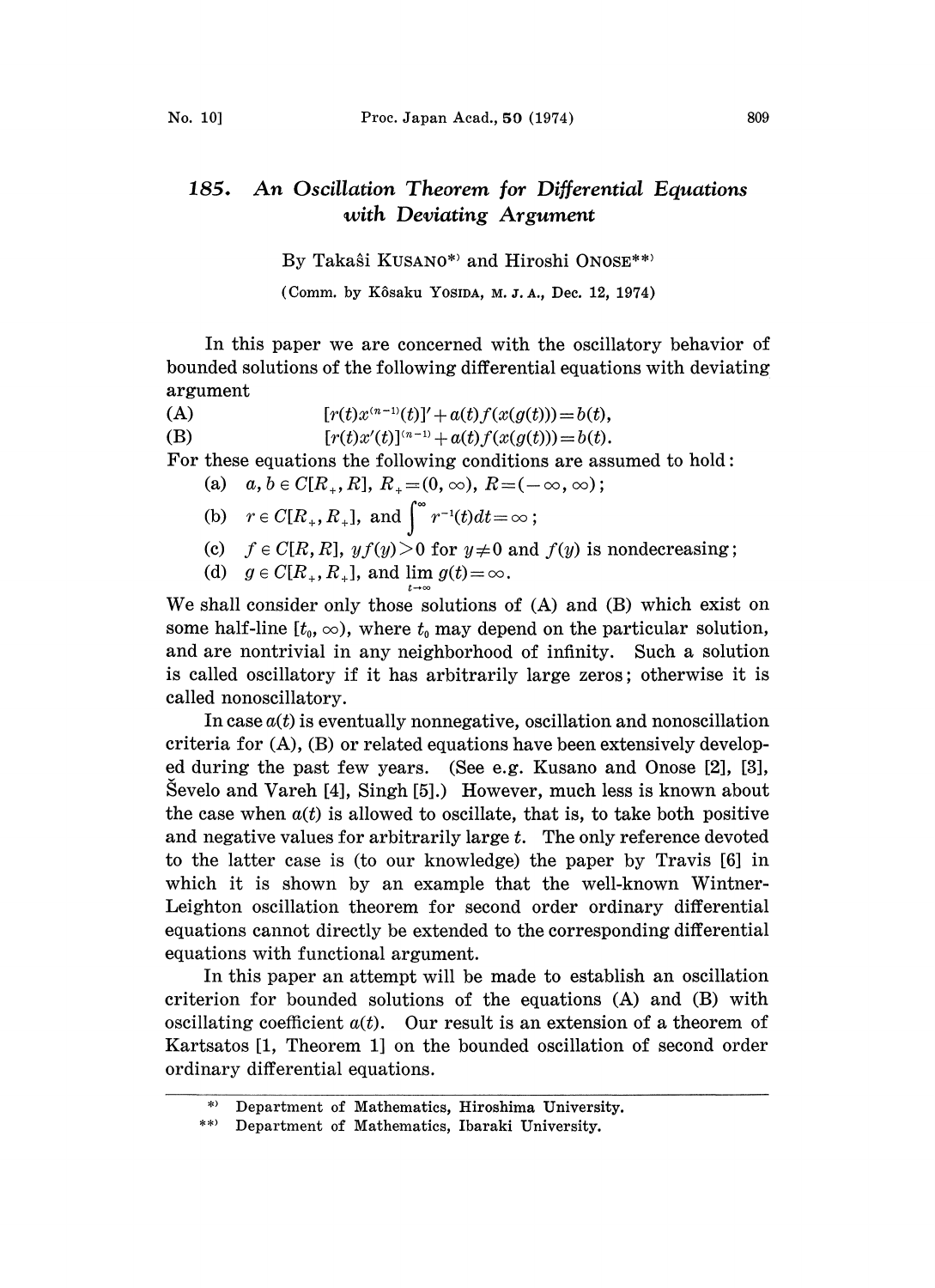Theorem. Let conditions (a)–(d) hold. Assume that (1)  $\int_0^\infty a_+(t)dt=\infty, \qquad \int_0^\infty a_-(t)dt>-\infty,$ where  $a_+(t) = \max \{a(t), 0\}$  and  $a_-(t) = \min \{a(t), 0\}$ , (2)  $|b(t)| dt < \infty$ .

Then, every bounded solution  $x(t)$  of (A) [or (B)] is either oscillatory or such that ( 3 ) lim inf  $|x(t)| = 0$ .

 $\mid=0.$ conos<br>assur<br>ere a Proof. Let  $x(t)$  be a bounded nonoscillatory solution of (A). Without loss of generality we may assume that  $x(t)$  is eventually positive. If (3) does not hold, then there are positive numbers  $m, M$ and T such that

(4) 
$$
m \leq x(g(t)) \leq M \quad \text{for } t \geq T.
$$
Integrating (A) from T to t and taking (c) into account, we obtain 
$$
r(t)x^{(n-1)}(t) - r(T)x^{(n-1)}(T)
$$

(5) 
$$
= -\int_{T}^{t} a_{+}(s) f(x(g(s))) ds - \int_{T}^{t} a_{-}(s) f(x(g(s))) ds + \int_{T}^{t} b(s) ds
$$

$$
\leq -f(m) \int_{T}^{t} a_{+}(s) ds - f(M) \int_{T}^{t} a_{-}(s) ds + \int_{T}^{t} b(s) ds.
$$

Letting  $t\rightarrow\infty$  in (5) and using (1) and (2), we have  $\lim r(t)x^{(n-1)}(t) = -\infty,$ 

from which by use of (b) we conclude tha

 $\lim_{t \to \infty} x^{(n-1)}(t) = -\infty$  and hence  $\lim_{t \to \infty} x(t) = -\infty$ .

But this contradicts the fact that  $x(t)$  is eventually positive. Thus, our assertion for (A) is true.

Next, let  $x(t)$  be a bounded solution of (B) such that lim inf  $x(t)$  $>0$ . Then, (4) holds for some positive m, M and T, and a similar argument as above yields

$$
\lim [r(t)x'(t)]^{(n-2)} = -\infty,
$$

argument as above yields<br>  $\lim_{t \to \infty} [r(t)x'(t)]^{(n-2)} = -\infty,$ <br>
which again leads to the contradictory conclusion that  $\lim x(t) = -\infty$ 

This proves the assertion for equation  $(B)$ .

The following example due to Travis [6] shows that our condition  $(1)$  cannot be weakened to the following:

$$
(6) \qquad \int^{\infty} a(t)dt = \infty.
$$

Example. The retarded differential equation

$$
x''(t) - \frac{\sin t}{2 + \sin t}x(t - \pi) = 0
$$

has a solution  $x(t)=2-\sin t$  which is neither oscillatory nor such that  $\liminf_{t\to\infty} |x(t)|=0$ . The coefficient  $a(t)=\sin t/(2+\sin t)$  satisfies (6).